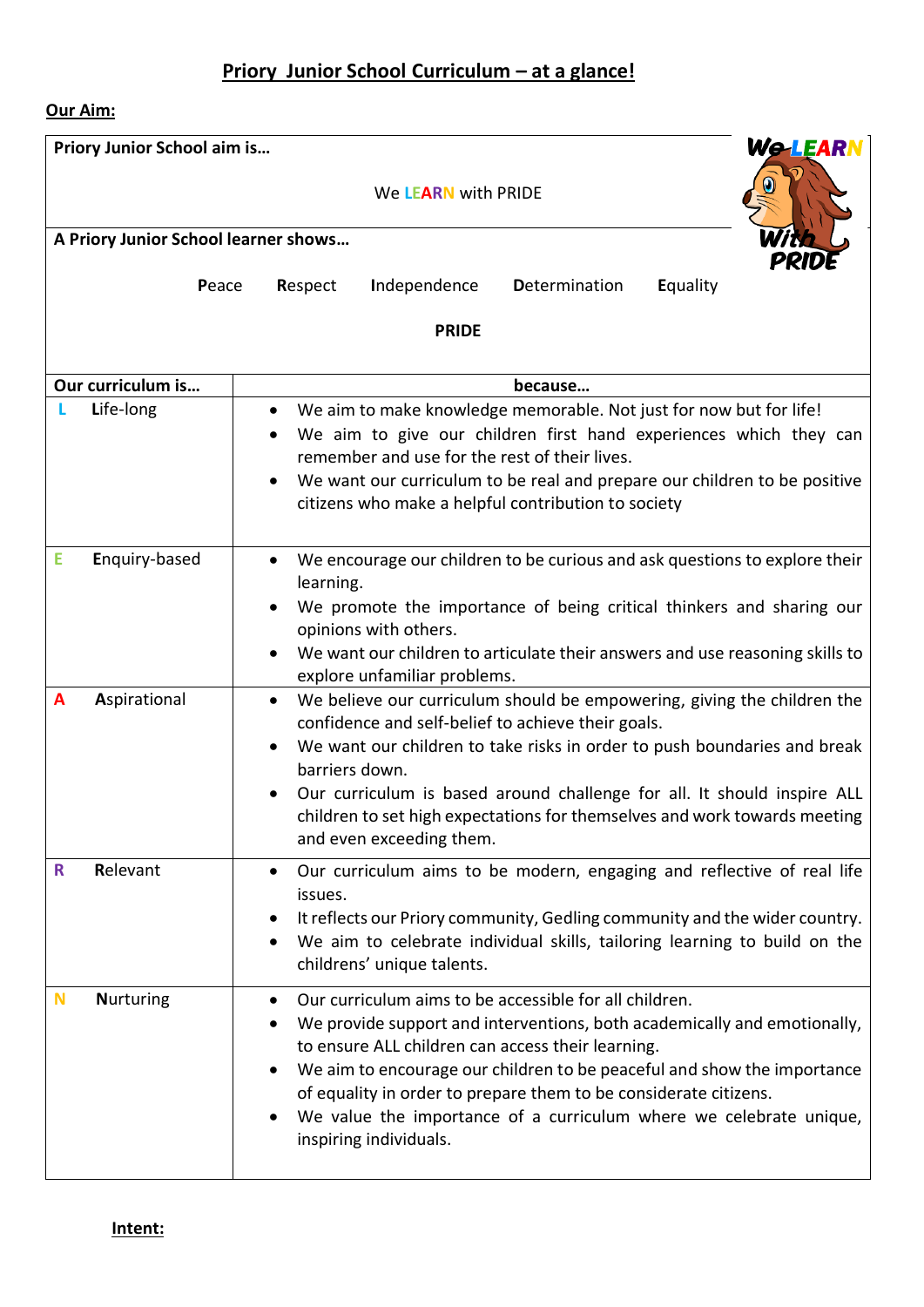All year groups produce a long- term planning overview that outlines how the national curriculum requirements are covered across the year in each subject through our concept/values- based Priory curriculum. These long -term overviews show year on year progression of the teaching of the national curriculum and how each year builds on prior knowledge. The exact knowledge, skills and vocabulary taught within each subject area are detailed within our Priory Progression guide through a series of year group based subject progression maps. These are then translated into medium term subject specific sequences of lessons before being delivered as individual lessons through a mastery approach. The concept/values detailed on our long-term plans are the golden thread that underpins the specific subject knowledge and subject skills that we teach. This approach draws upon real life values and issues, keeping relationships at the centre of all learning and is what makes our Priory curriculum unique.

## **Implementation:**

We plan and teach lessons using a mastery approach to learning. Curriculum subjects are taught through topics with a subject specific driver. Real-life experiences are crucial to our children's development and, wherever possible, are used to enhance the children's learning. Children will cover a range of subject areas across the year, with English, Maths, Science, PE, Computing, R.E and RSHE being taught weekly.

## **Concept-based curriculum**

- Strong links to our RSHE curriculum. Teaching real-life values and issues through our curriculum. - Develops curiosity. Children create own questions to answer.
- Allows links across subjects and across time periods in History. Reinforcing 'sticky knowledge'.
- Encouraging independence 'Opportunities to think rather than telling them what to think' *Jonathan Lear (The Monkey-Proof Box)*

Starting with a big question:

*Example: 'Do you think we appreciate what we have?' - Rainforest project*

Concept to deliver through foundation lessons:

| Strength         | Equality     | Rights   | Power          | Pride      |
|------------------|--------------|----------|----------------|------------|
| <b>Happiness</b> | Traditions   | Truth    | Responsibility | Faith      |
| Consequences     | Spirituality | Identity | Fairness       | Oppression |